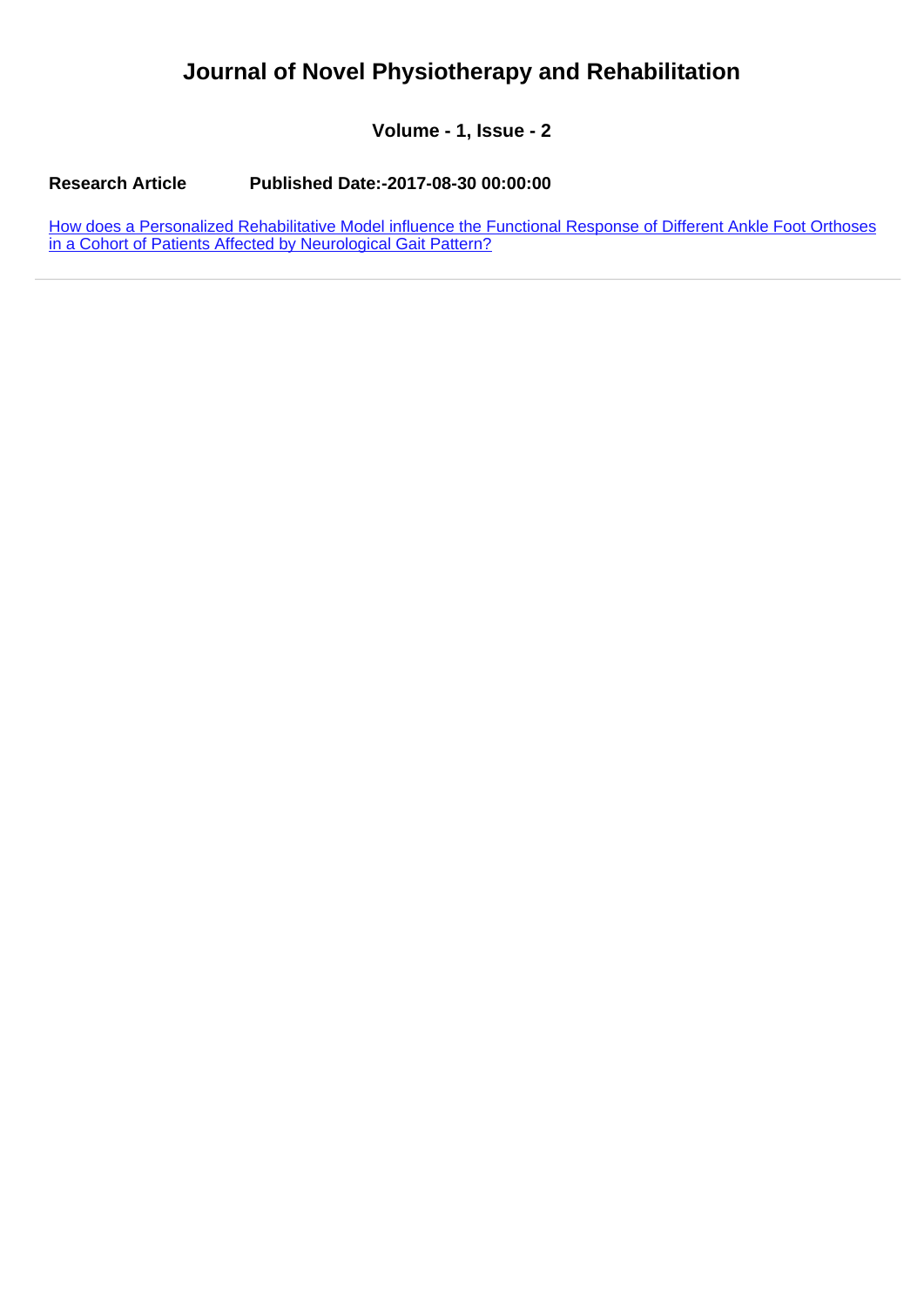Background: Orthoses need to support physiotherapy as well as surgical treatment. Related to patient's rehabilitative goals and pathological gait pattern, orthotists have to produce an orthoses that using an adjustable ankle joint system with preloaded disc springs can store the energy brought in by the body weight and produce a tuning effect on patient's gait and sense of balance. The purpose of this study was to establish how a personalized proprioceptive individualized rehabilitative treatment could influence the functional response of different AFOs (Ankle Foot Orthoses) in a cohort of patients affected by neurological gait pattern.

Methods: Five patients affected by different neurological gait pattern and volunteered to participate to this study were recruited. The comparative spatio-temporal and functional effect on gait pattern of 3 types of AFOs was investigated under 4 study conditions: 1) without AFO or free-walk (FW); 2) wearing a Codivilla spring, 3) wearing a carbon unjointed AFO ("Toe-Off"); 4) wearing an innovative carbon-kevlar dynamic joint DAFO (DAFONS=Dynamic Ankle Foot Orthoses with Neuroswing). In line with our rehabilitative model, patients underwent to a weekly treatment session, 80 minutes duration per session, for 4 weeks. Evaluation was made before (time T3=time of recruitment) and after our individualized rehabilitative treatment course (time T4=1 month from T3) by using: a. G-Walk sensor (by BTS) spatio-temporal measures in different gait performances; b. clinical/functional outcome measures (Modified Ashworth Scale or MAS for the affected upper and lower limb; Medical Research Council or MRC; orthostatic stability evaluation by using the Berg Balance Scale or BBS).

Findings: A comparative analysis of clinical and instrumental data, performed in the pre-defined four investigational conditions, showed:

? a statistical insignificant change of MRC and MAS scales at time T4, with a significance trend outcome observed at the same time by using the Wilcoxon Signed Rank Test

? a statistical significant difference between test duration (sec) by using Toe-Off vs DAFONS and by using Codivilla spring vs Toe-Off

? a statistical significant increase of the stride length on the left side (% cycle length) by using DAFONS compared to Toe-Off for patient P1, P3 and P5 with a parameter decrease by using DAFONS compared to Codivilla spring and Toe-Off use for patient P2

? a statistical significant correlation between BBS trend and test duration (sec) by using Codivilla spring at time T3 and T4

? a statistical significant correlation between the BBS trend and the double gait support duration on the right side (% cycle) with number of left step cycles by using DAFONS at time T3 and T4

? in a comparative post-treatment visual gait analysis a modification of each patient's static and dynamic postural assessment by using 3 different types of orthoses

Interpretation: In line with our study design we noted at the end of the proposed rehabilitative treatment an amelioration of gait quality with the use of DAFONS in all those patients (P1, P3 and P5) who showed a neurocognitive competence with a related functional grade of neurorehabilitative re-learning attitude of the physiological gait pattern and with a compromised perceptive control of gait and core stability. The proprioceptive profile of our rehabilitative program could promote the pro-adaptive and facilitation properties of a personalized gait control, induced by an innovative dynamic ankle foot orthoses with a modulable ankle joint system called Neuroswing. In the daily clinical practice, the personalized integration of a neurorehabilitative program and DAFONS can perform an individualized peripheral neuro-facilitation of gait cycle (peripheral perceptive facilitation), a neurorehabilitative re-learning process of physiological gait pattern (peripheral assisted neuroplasticity facilitation DAFONS induced) and an increase of patient's motor abilities and quality of life in all daily performances.

## **Case Report Published Date:-2017-07-17 00:00:00**

[First Metatarsal Stress Fracture of a pre-adolescent female Irish dancer with Medial Plantar Foot Pain: A Case](https://www.rehabilityjournal.com/articles/jnpr-aid1009.pdf) **[Report](https://www.rehabilityjournal.com/articles/jnpr-aid1009.pdf)**